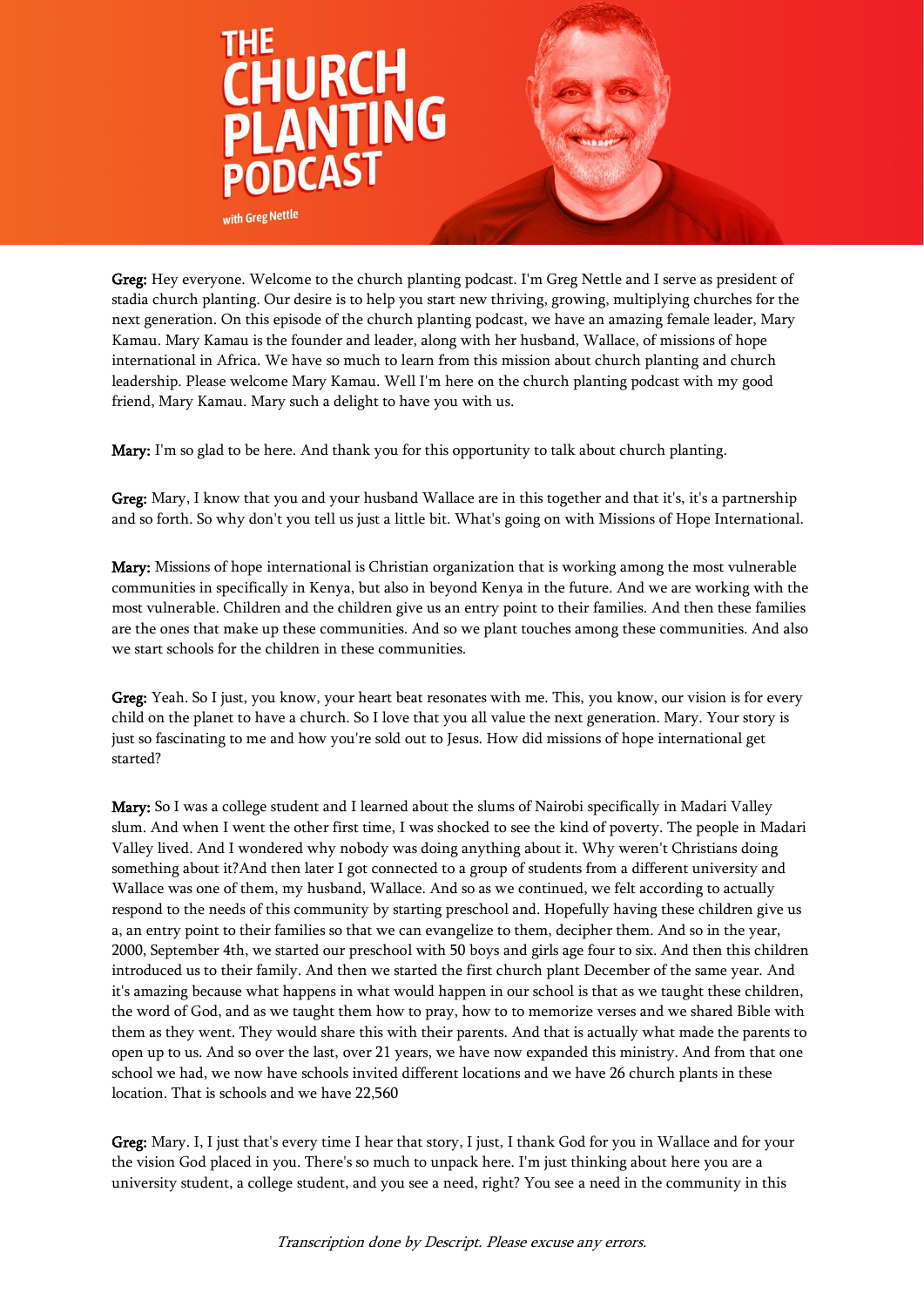

case in deep, deep poverty. and then you decide we can meet that need. We, we can actually help make a difference in this community. And out of that begin a starting a thriving multiplying, growing church from that. And I think those, those are just incredible lessons for us in the west, especially, but certainly around the world, this idea of looking for a need that's there. How do we meet that need in Jesus name? And then how do we launch churches out of that? Now, but it's one thing you went from 50 preschool children now to, to more than 22,000 children that that's in your care. Can you talk a little bit about that growth? And I mean, do you have staff now? How, how, I mean, how, how is this operating now?

Mary: Well what we do as these children give us the entry point to their families, Then we also look at what are other needs that are in these families and in these communities. And the interesting thing is that we don't give hard doubts to these people. Yeah, we will. We will. We know they have the limited resources, but we always tell them that they're not good for nothing. And so there is a way that we empower. to see the capabilities they have and the resources that they have within their communities. And so through the children and then these families, we actually started economic empowerment programs as well, as well as health programs, we use an approach. We call community health evangelism, or CHE for short and through the CHE programs, we are able to empower the community members. And so they're the one. Who actually start reaching out to others. And so we have hundreds and hundreds of volunteers in these communities, however, because of the schools and the fact that we have a social work program that works with these families, and we also have the pastors that are pastoring, the churches, we currently have 1,353 staff members. Kenyan staff. And then we also have 10 American missionaries that are working with us from the us. And and, and all these people, they all work as part of one team, of course, of course, multiple teams, but all of us, you know, whether it's Kenyan or the American missionaries, we all work with the same goal, the same focus to bring transformation to these communities. And, and one of the things that we have learned. Is that when we all have the goal of empowering these communities, they end up being feeling like they're the owners of the schools. They're the owners of the churches. So it's not like we, we can't plant a church and then it is our church, but it is actually their church as a community.And so they embraced the church. They embraced the school because these are their children. This is their community. And for us as the staff, the 1300 plus staff members, we come alongside these communities to empower them and to show them what is possible in their communities. So, and transformation

Greg: Mary, a lot of church planters and church leaders listening. You know, I was senior pastor for 25 years at river tree. We had a big preschool and, and daycare and so forth at river tree. And lots of people think about, well, should I start a school? But there's also these nightmare stories of how the school never really it's at odds with the church and real life transformation isn't taking place in the children or in the families. How have you in your schools really been able to go after the life transformation, that results really in planting churches in our schools?

Mary: One of the things that I must say is such a big blessing that we learned from the word go right from the word go, is that we have a social work department in every school. And so the social workers are strong believers, strong followers of Jesus. They are actually like evangelists and they're the ones who recruit the children into the schools. They're the ones who identify these children. They identify these families and they're the ones who start the process of empowering these families. And so they're known in the communities. In fact, the communities see them as heroes, as people who have come to really empower them and to start with them. And and so what, what we have noted. Is that as these people are evangelized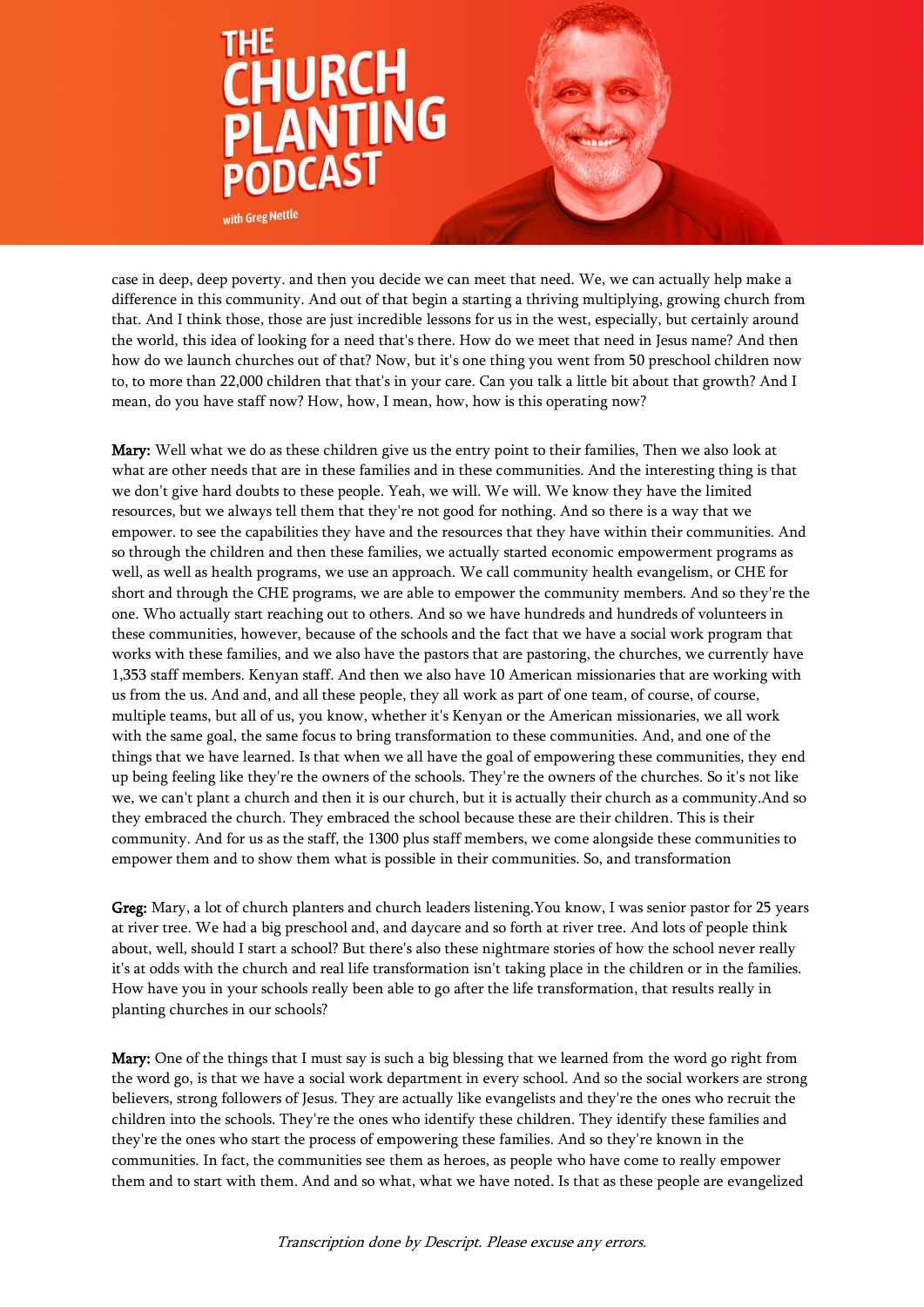

with Greg Nettle

and discipled, like, like what we will do in a community a social worker together with the church planter that is working in that community, they will start forming what we call growth groups, spiritual growth groups, and then this growth groups as the keep multiplying, they are actually the ones that form the, the church plant. And so what happens is that because it is, they themselves. The community members themselves, then it is, it is them. It is actually them like, like they're actually the ones who ask for the church plant. Like, can we start meeting also on, on, on a weekend, can we meet on, on Sundays for fellowship and and things like that. So it is them who actually ask for it and, and it is just the way it is set up. It's almost like a natural growth into a church. And so, and then of course, for our children in the schools every morning, whether a child is from a Muslim family or from a Christian family or from a non-Christian, it doesn't matter. As long as the child is in our school, the first thing they do is morning devotions. They get to know the word of God. They get to learn memory verses obviously in communities where they are Muslim. They don't like quoting the Bible because they use the Quran, but then the, you teach them the word, the word itself, you don't have to give the PBI reference And the, the, the word kind of the word of God is so powerful. It provides them the moral values that these children have to uphold. And as they go back after memorizing these verse, As they go back in, in their families with these verses. And they're saying them in English, which is a big thing in these communities, then the parents get really excited about it and they they're very open and they're very embracing to the social workers when the social workers show up or when the church planters show up. In fact, they call the church planters, their pastors. Wow. They, they say our pastor and it has been interesting even in some of the Muslim communi. Them calling these pastors, our pastor, and they refer to them and they respect them that way. And they know.

Greg: Mary, Mary, I've gotta interrupt you. I've gotta interrupt you cuz this just, I wanna make sure I understood what you said. So these children are memorizing scripture verses in English? Yes. Okay. Yes. So why in English? Why not in your indigenous language?

Mary: Because they already know, you see, like in Kenya, every child or every person. Has a tribal language, which is like the nat... The mother tongue and and because it's the mother tongue, they already know it. Then every person kind of know kiswahili because kiswahili is commonly used. However, the official language in Kenya is English and and, and it is not necessarily natural for every person. And so it is very helpful. for the children from another age to start learning things in English, how to speak and pronounce English. And that helps them even when now it comes to their performance in their start days as well. And so that is why we actually emphasize, and we have only one day when they do kiswahili, that is on Wednesday.

Greg: Okay. I just I'm, I'm, I'm laughing because it's such a brilliant idea. To take something that they actually have a desire and the need to know, and to make that part of your curriculum and transformation. But I'm also sitting here thinking about the fact that, you know, in the United States most of us, you know, one know one language English may be study another and these kids are growing up and, and they're, they're fluent probably in three languages as, as, as they're growing up, which just, again is so much to learn from, from you all. Okay. I've gotta come back to another thing you. Because, so these schools get started. But you're saying that the, so are the social workers going out into the community, into the homes where the students live? Do I understand that correctly?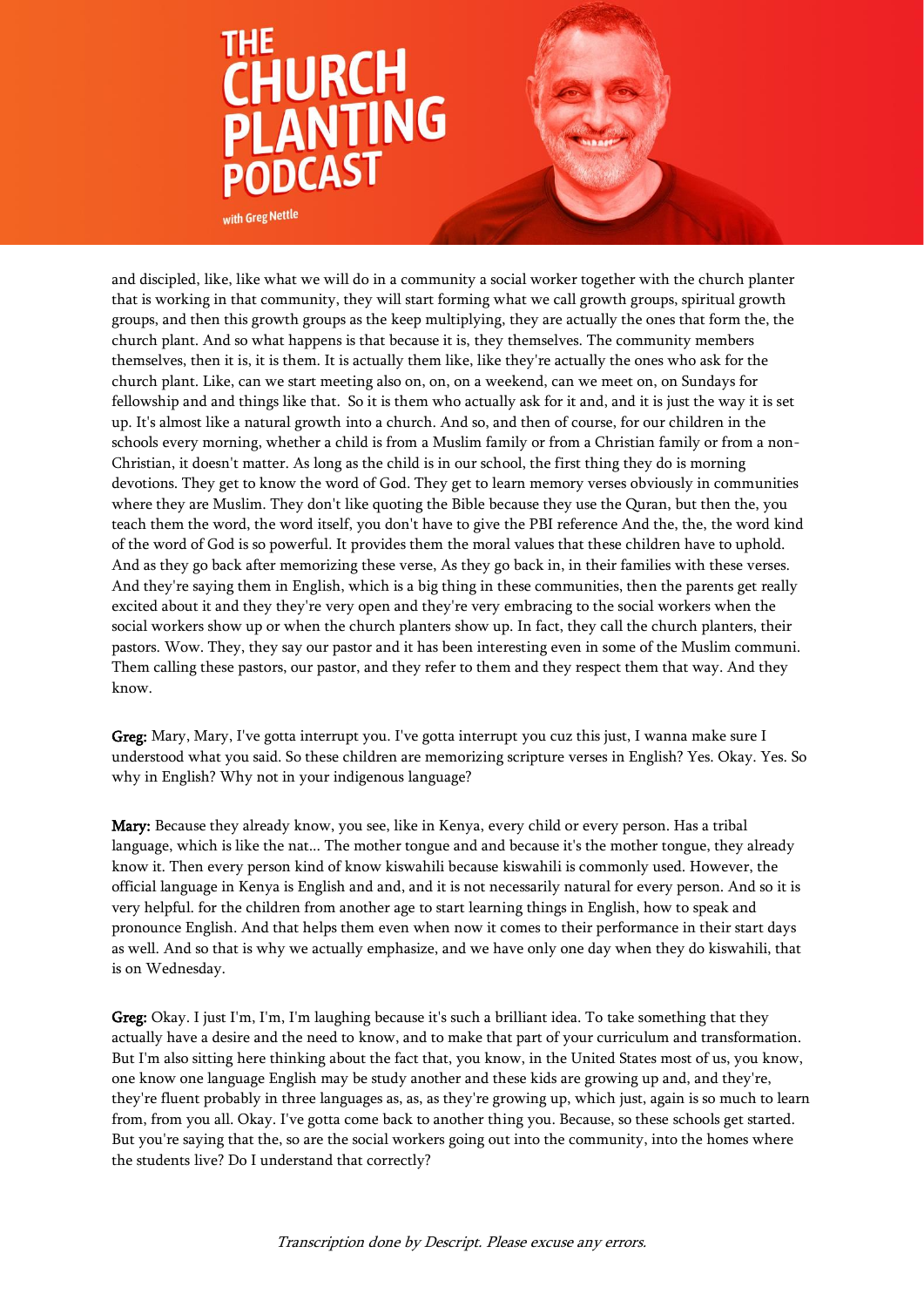

Mary: Yes. They, they actually go into the community. They make the home visits together with the identified church planters. So they go make the home visit. They identify children that can be recruited into our schools. And then they established the relationships with the parents and the community members. As a matter of fact, sometimes the community members help our social workers to identify those children that are needy and desperately in need of our services in our schools. And so that's what the social workers do. And then once the children come into the school, The social workers continue building these relationships with these families and with these community members. And so it is a continuous process.

Greg: Okay. And so are the social workers, actually the ones that end up leading these families to Jesus, or is it the local church pastor? How does that most often take place?

Mary: Both. Okay. Actually, everybody in works in missions of work. It's like a missionary, even teachers, cause sometimes even teachers interact with the parents and all of us we know that our core business is to share the love of Jesus with these people. So any interaction you get with a parent or a child, it is all geared towards sharing the love of Jesus with them. And so because the local church pastor may not be able to visit. All the homes in that community. That's why the social workers are also part of Evangel evangelizing. And then because we are use, we, we re, we re we kind of recruit among and mobilize local community volunteers. We call them CHE, community health evangelists they also evangelize. And most of the times you find that the churches, once they are planted, The we have the CHEs being part of the church. You find the, some of the social workers and teachers in that school being part of that new church plant. And of course the, the church planter that is identified and are the community members.

Greg: Okay. So this, this is absolutely fascinating because I'm thinking about the school that we had at river tree 400 children in the school. Right. So it was a pretty good sized. Not compared to most of yours, but in, in your, so we didn't train our teachers in the school to evangelize. I'm just gonna be honest and open with you about that. So talk about that. How does that process happen? That you're these, these social workers that are going out the health workers, how are they all trained to, how do they know how to do that?

Mary: We do, we do training on evangelism and discipleship for our staff. when missions of hope hires you like when, when you become a member of staff in missions of hope, the first thing as part of your orientation is you go through some training. We call it CHE training so that you can be able to understand to understand our, our holistic ministry model, whether you are a teacher, whether you are a social worker, whether you are a finance person. Whether you are doing an administrative work, whatever you do in missions of hope. That is very important, very crucial. And so in part of the lessons that you learn on evangelism and discipleship, because we believe that everybody, every follower of Jesus ought to be a disciple maker,

Greg: Oh, this is, you know, it's, it's, it's embarrassing. It's humbling, Mary. And, but I so love learning from leaders like you and from other cultures who are doing so many things right now, I'm just because I know you, I'm gonna jump into just a, another area because I've watched it be such a primary area in your life and ministry, and that's the area of prayer. Can you talk that a, a little bit about that? I know sharing the love of Jesus is your core business, which I hope everybody heard that, right. That, that that's the core business. And, but I know it's all undergirded in prayer. Just fill us in a little bit on that.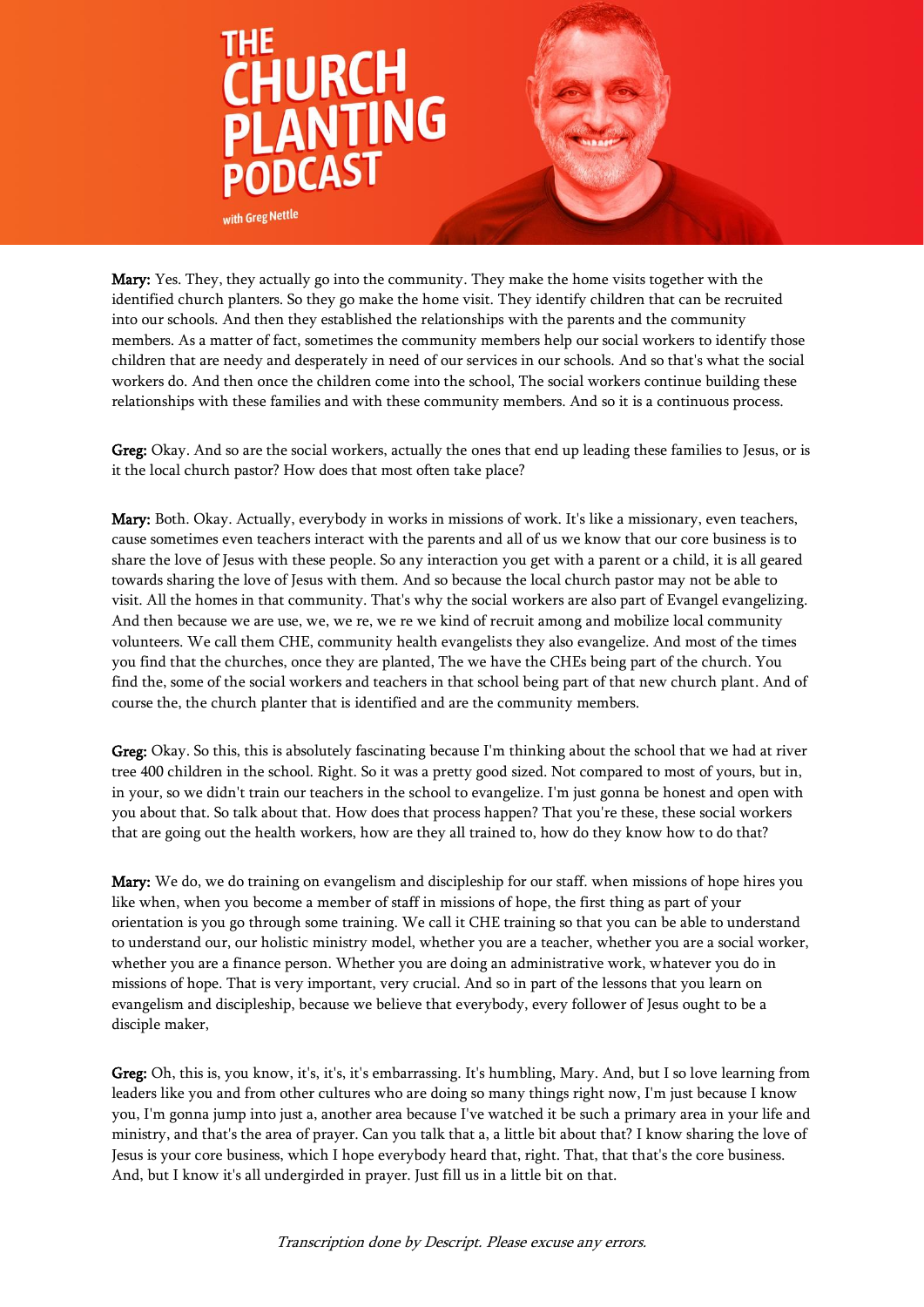

Mary: Yes. Actually the ministry of missions of hope international is founded totally on prayers. Without prayers we can't be prayers because we totally depend on God. We depend on him to guide us to leaders, but also to provide for us and to really them make transformation happen. We know that the transformation cannot happen. Without the power of the holy spirit. And so our ministry from, from years back from when we started, we normally meet all our staff meet every day for a prayer time, every single day, every single work day. And then they pray together. And then from there every third week of the. Is a time of prayer and fasting. We encourage people to have serious focused prayer times other than just morning. And then on Saturdays, we have group of staff members meet in different locations to conclude for this prayer and fasting week. And when we pray and fast we normally, we will provide a list of specific prayer needs that are needed across missions of hope across the world, across the body of Christ because that is very key. And we have seen God, really answer prayers in many amazing ways. And if, if, for example in a school, there is a child. Or a family that is seriously struggling and need concerted prayers. We share that even, even if it's not during our prayer and fasting week, however, we also encourage staff members to organize themselves together with their families, you know, like parents and also students to do prayer, prayer times, you know, in the course of the month. So that is something we, it, it cannot be overemphasized. The importance of prayer cannot be okay. Okay.

Greg: Okay. So, so, so let's unpack this a little bit, because you said that the third week of the month they meet your staff meets on Saturday to do this time of prayer. Isn't Saturday, their day off.

Mary: Well that is when the children are not in school. And so we do that one, one Saturday, a month. and in fact, we have, we have four Saturdays in a month. So what happens is that a staff member is allowed to take a day off in the course of the week, like half a day, not whole day, but half a day. So that two, two Saturdays, we normally have mentorship programs and staff members participate in doing. And it's mentorship based on the Bible. That is totally nothing academic. It's some for the younger kids, we do like VBS type of a program. For the older kids we, we have curriculum that we have developed that we are now using. And then one Saturday, a month, sixth grade to eighth grade, they have like they have like, like they call it ignite ignite program. Where they come together. It's more like a youth conference, but it happens once a month for sixth to eighth grade. And so that means the other kids are at home, except that. And then the fourth one Sunday, which is the, usually the third, Sunday is when people meet for prayer prayer time. And it is half day up to one. So the, the meet we, we call it concluding prayer week and then once every two. They share, holy communion, we share holy communion in those gatherings. Wonderful. And that is the as staff members. So the pastors who are who are pastoring, the churches that are represented in each gathering are the ones who lead the rest for holy communion and things like that. And the prayer time and things like that. So the, the get off on, on, in the afternoon. Not unless somebody didn't take off during the week, then that is when they can be able to do that. But this prayer day, that one is compulsory

Greg: for everyone. Okay. It's compulsory. So I, I was just teasing you about taking the day off. I, I know how hard your people work. And so and, and I love that they're taking a Saturday to pray. Okay. I've got still gotta come back one more because you were talking about prayer and fast. So when you're saying fasting, like, are people fasting for, you know, through one meal or are they fasting for a day? What's the fasting look like?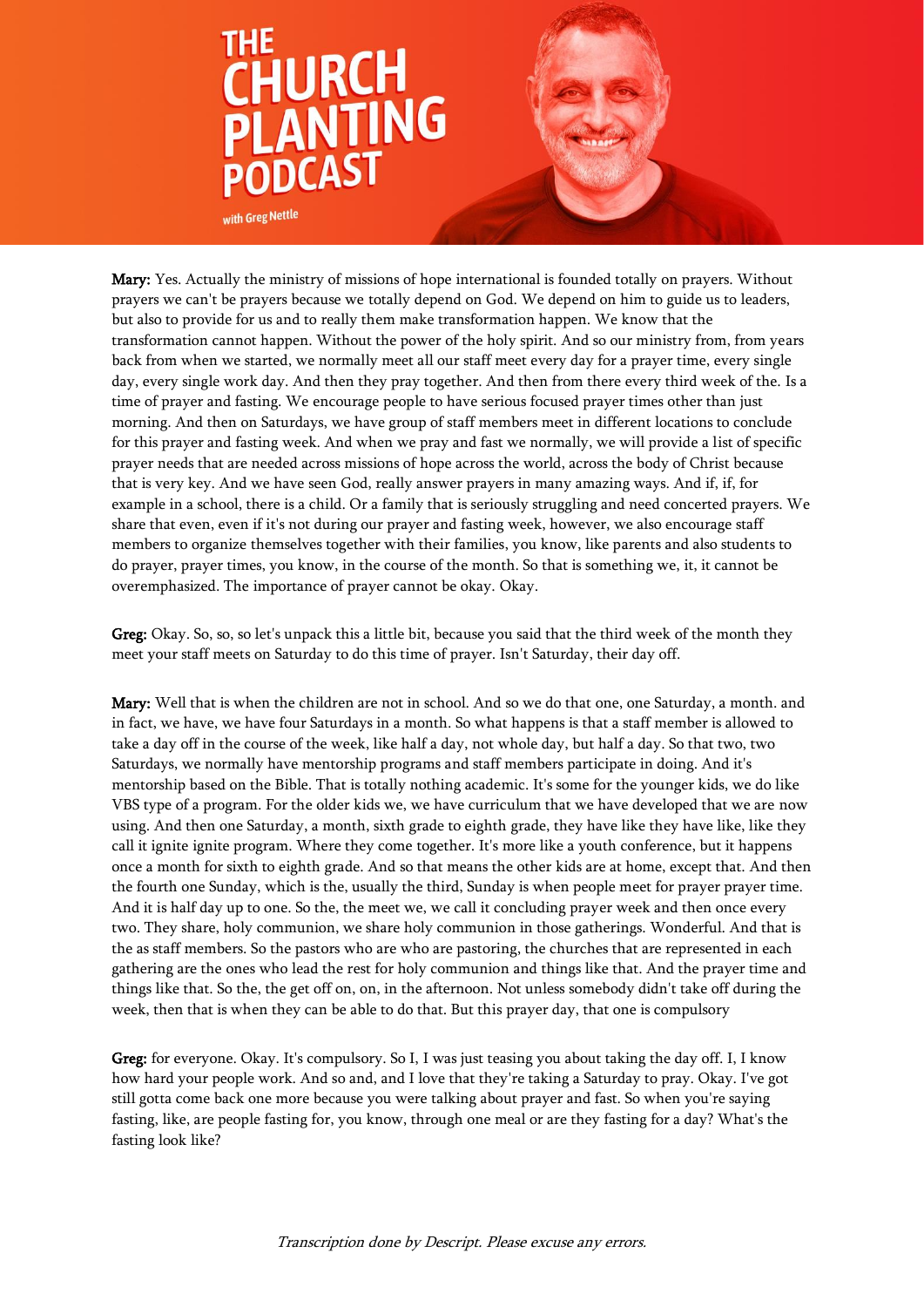

Mary: Okay. That one, what we normally do is we encourage our people to, to, to comfortably choose what they want, but definitely fasting some meals is, is something that people always. we have people who will fast for the entire week. Literally, like they don't eat anything solid. They'll probably just be on liquids and they'll do that for the week. There are people who will fast two meals and just do like vegetables for the evenings. And there are people who will fast for a, a day or two or three days in the course of that week.

Greg: And, and this is just expected. the people in the church.

Mary: Well, the people who are in and in the church.

Greg: Wow. Okay. I wanna shift gears again because there's more, we wanna learn from you. So you and your husband are in this together, and you've been in this now for a long time together. What have you learned? You know, we have lots of church planters now. Lots of church leaders. Boy, is it a good idea to work with my spouse to be, you know, that tight with them? What have you and Wallace learned working together to make this successful?

Mary: Wow. To be honest that question, a lot of people ask that and they wonder how it happens, but I can tell you what this is the, the best, the best thing for us. I'm just so glad we worked together because. I remember previously until 2005, my husband worked in a corporate company like in an insurance company as a CFO. And I can tell you, I would pray every day that God will set him free from that job so that he could work with me full time. So I us working together day in, day out is a prayer answer and the reason is that when we are together, then we are both focused. We, we both focus on the calling that God laid on our hearts because he called both of us. So we started this ministry together. So it can't be one person is somewhere else doing other things. And another person is the one really working. And so that's point number one, number two. Is that because we, we, we are focused and we are working together, then our prayer life, our devotional to God, our calling is, is very united. Even, even how we bring up our, we have brought up our own children cause we have three biological children and one foster daughter. It is with that kind of focus because we, we are not torn apart. And then one of the things that I must say is that from the beginning, we both recognized the giftings that God has given us. And we both appreciate each other's gifting and talent. And we both flaunt each other to make sure that those gifts are utilized in the kingdom of God, because the gifts are for advancing the kingdom of God. So like, like our hus like, like our CEO, that's my husband, he's the chief executive officer of missions of hope. And he's a great leader because he's able to build teams, you know, different teams in different areas of the organization. And I am gifted in building relationships and building partnerships. So that's why I'm the executive director for development and strategy. And so, and both of us support each other in doing what we do.

Greg: Mary there's just so much we can learn from you. I'm so grateful for Stadia's partnership with missions of hope international, but even more so for the growth of our personal friendship.Thank you so much for sharing with the church planting podcast today. And we'll look forward to having you on again soon so that we can learn even more from you.

Mary: Thank you. Thank you so much. We also appreciate our partnership with Stadia. And I believe that greater things are yet to be done in many more communities as we partner together. God bless you.